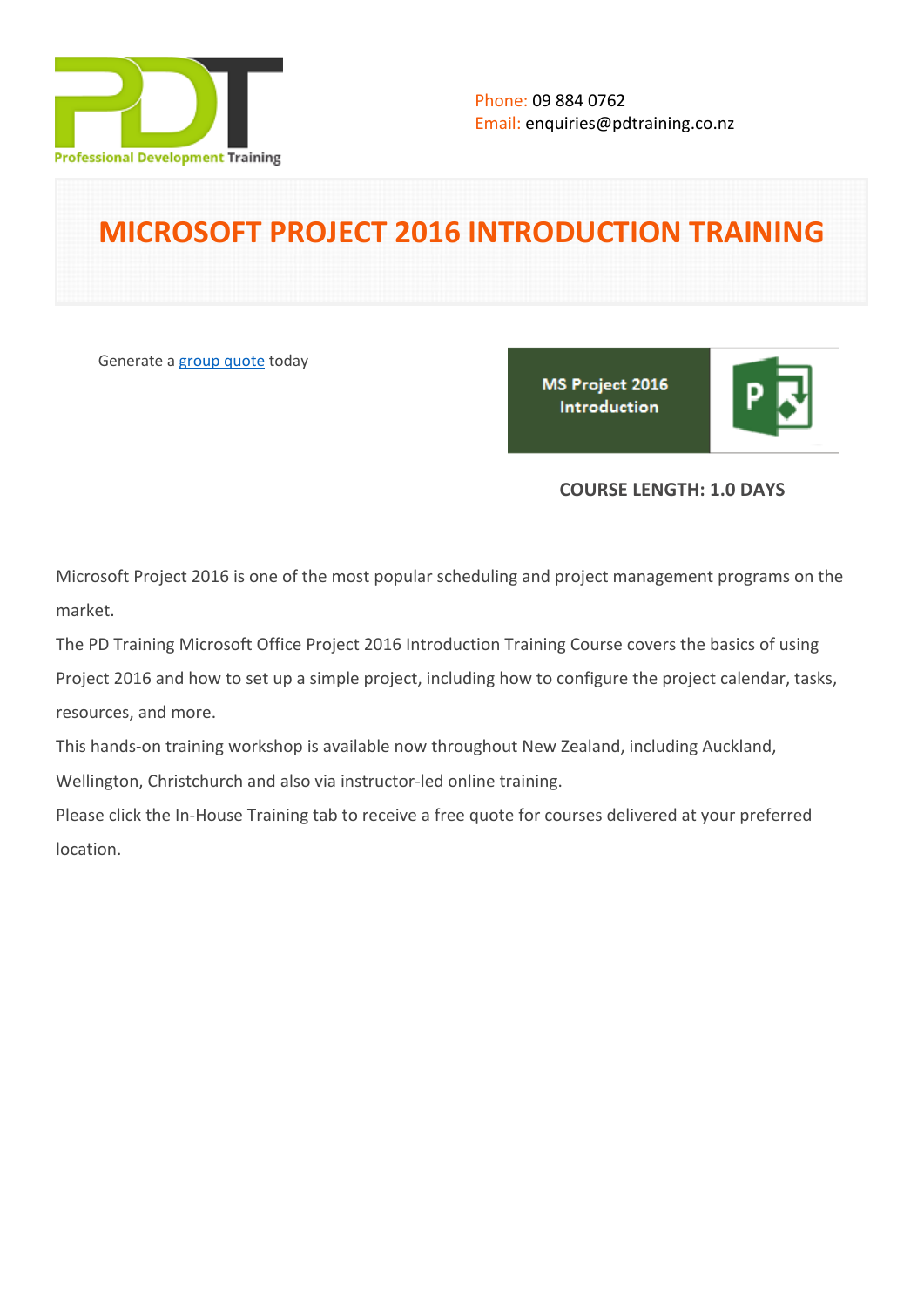## **MICROSOFT PROJECT 2016 INTRODUCTION TRAINING COURSE OUTLINE**

## **FOREWORD**

This course includes skill-building in each of the basic functions of Microsoft Project 2016 such as using the interface, applying filters, project planning, setting project start dates, adding recurring tasks, resolving scheduling conflicts, using lag time and lead time, and setting deadlines on tasks. The training course provides an understanding and practice in performing every basic task that is essential to begin and track projects successfully.

Microsoft Project 2016 Introduction Training Course is the first course in the series of three: Introduction, Intermediate and Advanced Training Course in Microsoft Project 2016. Each of these courses is targeted to give valuable training to participants with different skill levels in the application.

## **OUTCOMES**

## **After completing this course, participants will have learned to:**

- Start, Navigate and Customise a Project
- Work with Project Calendars
- Manage Project Tasks
- Add Summary Tasks and Milestones
- Manage Project Resources
- Allocate and Level Work Resources
- Deliver a Project Plan

#### **MODULES**

## **Lesson 1: Starting a Project**

- Project Management 101
- Navigate and Customise the Project 2016 Interface
- Add Resources to a Project
- Save a Project

## **Lesson 3: Working with Project Tasks**

Manage Project Tasks

## **Lesson 2: Working with Project Calendars**

- Manage Project Time Frames
- Change Working Time

**Lesson 4: Working with Project Resources**

Manage Project Resources